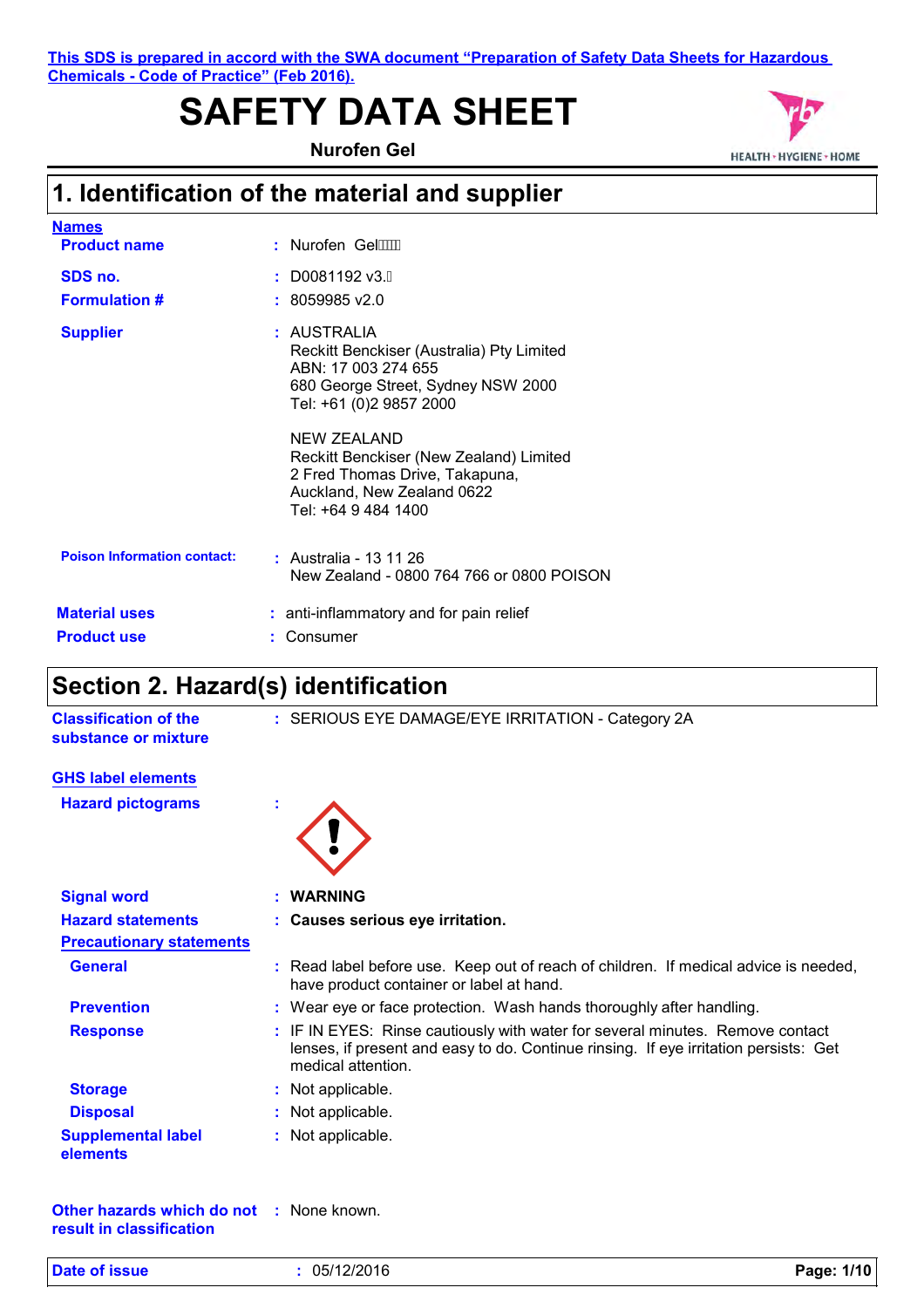### **Section 3. Composition and ingredient information**

**Substance/mixture :**

: Mixture

| <b>Ingredient name</b>   | $\%$ (w/w)   | <b>CAS number</b>     |
|--------------------------|--------------|-----------------------|
| propan-2-ol<br>ibuprofen | $≤10$<br>≤10 | 67-63-0<br>15687-27-1 |
|                          |              |                       |

 **Other Non-hazardous ingredients to 100%**

**Occupational exposure limits, if available, are listed in Section 8.**

### **Section 4. First aid measures**

|                     | <b>Description of necessary first aid measures</b>                                                                                                                                                                                                                                                                                                                                                                                                                                                                                                                                                                                                                                                                                                                                                                           |
|---------------------|------------------------------------------------------------------------------------------------------------------------------------------------------------------------------------------------------------------------------------------------------------------------------------------------------------------------------------------------------------------------------------------------------------------------------------------------------------------------------------------------------------------------------------------------------------------------------------------------------------------------------------------------------------------------------------------------------------------------------------------------------------------------------------------------------------------------------|
| <b>Eye contact</b>  | : Immediately flush eyes with plenty of water, occasionally lifting the upper and lower<br>eyelids. Check for and remove any contact lenses. Continue to rinse for at least 10<br>minutes. Get medical attention.                                                                                                                                                                                                                                                                                                                                                                                                                                                                                                                                                                                                            |
| <b>Inhalation</b>   | : Remove victim to fresh air and keep at rest in a position comfortable for breathing.<br>If not breathing, if breathing is irregular or if respiratory arrest occurs, provide<br>artificial respiration or oxygen by trained personnel. It may be dangerous to the<br>person providing aid to give mouth-to-mouth resuscitation. Get medical attention if<br>adverse health effects persist or are severe. If unconscious, place in recovery<br>position and get medical attention immediately. Maintain an open airway. Loosen<br>tight clothing such as a collar, tie, belt or waistband.                                                                                                                                                                                                                                 |
| <b>Skin contact</b> | : Flush contaminated skin with plenty of water. Remove contaminated clothing and<br>shoes. Get medical attention if symptoms occur. Wash clothing before reuse.<br>Clean shoes thoroughly before reuse.                                                                                                                                                                                                                                                                                                                                                                                                                                                                                                                                                                                                                      |
| <b>Ingestion</b>    | : Wash out mouth with water. Remove dentures if any. Remove victim to fresh air<br>and keep at rest in a position comfortable for breathing. If material has been<br>swallowed and the exposed person is conscious, give small quantities of water to<br>drink. Stop if the exposed person feels sick as vomiting may be dangerous. Do not<br>induce vomiting unless directed to do so by medical personnel. If vomiting occurs,<br>the head should be kept low so that vomit does not enter the lungs. Get medical<br>attention if adverse health effects persist or are severe. Never give anything by<br>mouth to an unconscious person. If unconscious, place in recovery position and get<br>medical attention immediately. Maintain an open airway. Loosen tight clothing such<br>as a collar, tie, belt or waistband. |

| <b>Most important symptoms/effects, acute and delayed</b> |                                                                                                                                |
|-----------------------------------------------------------|--------------------------------------------------------------------------------------------------------------------------------|
| <b>Potential acute health effects</b>                     |                                                                                                                                |
| <b>Eye contact</b>                                        | : Causes serious eye irritation.                                                                                               |
| <b>Inhalation</b>                                         | : No known significant effects or critical hazards.                                                                            |
| <b>Skin contact</b>                                       | : No known significant effects or critical hazards.                                                                            |
| <b>Ingestion</b>                                          | : No known significant effects or critical hazards.                                                                            |
| <b>Over-exposure signs/symptoms</b>                       |                                                                                                                                |
| <b>Eye contact</b>                                        | : Adverse symptoms may include the following:<br>pain or irritation<br>watering<br>redness                                     |
| <b>Inhalation</b>                                         | : No specific data.                                                                                                            |
| <b>Skin contact</b>                                       | : No specific data.                                                                                                            |
| <b>Ingestion</b>                                          | No specific data.                                                                                                              |
|                                                           | Indication of immediate medical attention and special treatment needed, if necessary                                           |
| <b>Notes to physician</b>                                 | : Treat symptomatically. Contact poison treatment specialist immediately if large<br>quantities have been ingested or inhaled. |
| <b>Specific treatments</b>                                | : No specific treatment.                                                                                                       |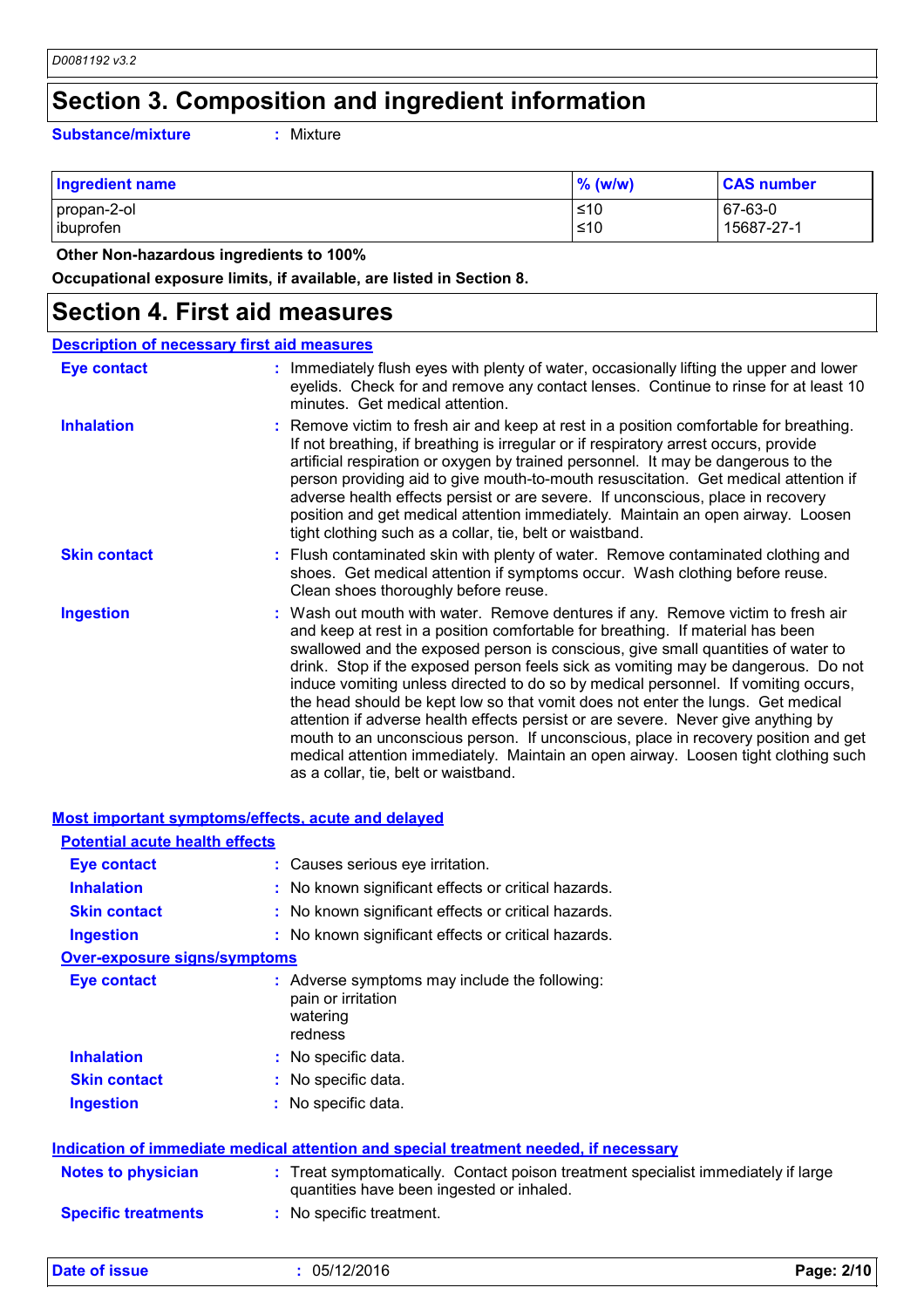### **Section 4. First aid measures**

**Protection of first-aiders** : No action shall be taken involving any personal risk or without suitable training. It may be dangerous to the person providing aid to give mouth-to-mouth resuscitation.

#### **See toxicological information (Section 11)**

| <b>Section 5. Firefighting measures</b>                  |                                                                                                                                                                                                     |  |  |
|----------------------------------------------------------|-----------------------------------------------------------------------------------------------------------------------------------------------------------------------------------------------------|--|--|
| <b>Extinguishing media</b>                               |                                                                                                                                                                                                     |  |  |
| <b>Suitable extinguishing</b><br>media                   | : Use an extinguishing agent suitable for the surrounding fire.                                                                                                                                     |  |  |
| <b>Unsuitable extinguishing</b><br>media                 | : None known.                                                                                                                                                                                       |  |  |
| <b>Specific hazards arising</b><br>from the chemical     | : In a fire or if heated, a pressure increase will occur and the container may burst.                                                                                                               |  |  |
| <b>Hazardous thermal</b><br>decomposition products       | : Decomposition products may include the following materials:<br>carbon dioxide<br>carbon monoxide                                                                                                  |  |  |
| <b>Special protective actions</b><br>for fire-fighters   | : Promptly isolate the scene by removing all persons from the vicinity of the incident if<br>there is a fire. No action shall be taken involving any personal risk or without<br>suitable training. |  |  |
| <b>Special protective</b><br>equipment for fire-fighters | : Fire-fighters should wear appropriate protective equipment and self-contained<br>breathing apparatus (SCBA) with a full face-piece operated in positive pressure<br>mode.                         |  |  |

### **Section 6. Accidental release measures**

#### **Personal precautions, protective equipment and emergency procedures**

| For non-emergency<br>personnel                              | : No action shall be taken involving any personal risk or without suitable training.<br>Evacuate surrounding areas. Keep unnecessary and unprotected personnel from<br>entering. Do not touch or walk through spilt material. Avoid breathing vapour or<br>mist. Provide adequate ventilation. Wear appropriate respirator when ventilation is<br>inadequate. Put on appropriate personal protective equipment.                                                                                                                                                                                                                                                                                                   |
|-------------------------------------------------------------|-------------------------------------------------------------------------------------------------------------------------------------------------------------------------------------------------------------------------------------------------------------------------------------------------------------------------------------------------------------------------------------------------------------------------------------------------------------------------------------------------------------------------------------------------------------------------------------------------------------------------------------------------------------------------------------------------------------------|
| For emergency responders                                    | : If specialised clothing is required to deal with the spillage, take note of any<br>information in Section 8 on suitable and unsuitable materials. See also the<br>information in "For non-emergency personnel".                                                                                                                                                                                                                                                                                                                                                                                                                                                                                                 |
| <b>Environmental precautions</b>                            | : Avoid dispersal of spilt material and runoff and contact with soil, waterways, drains<br>and sewers. Inform the relevant authorities if the product has caused environmental<br>pollution (sewers, waterways, soil or air).                                                                                                                                                                                                                                                                                                                                                                                                                                                                                     |
| <b>Methods and material for containment and cleaning up</b> |                                                                                                                                                                                                                                                                                                                                                                                                                                                                                                                                                                                                                                                                                                                   |
| <b>Small spill</b>                                          | : Stop leak if without risk. Move containers from spill area. Dilute with water and mop<br>up if water-soluble. Alternatively, or if water-insoluble, absorb with an inert dry<br>material and place in an appropriate waste disposal container. Dispose of via a<br>licensed waste disposal contractor.                                                                                                                                                                                                                                                                                                                                                                                                          |
| <b>Large spill</b>                                          | : Stop leak if without risk. Move containers from spill area. Approach the release<br>from upwind. Prevent entry into sewers, water courses, basements or confined<br>areas. Wash spillages into an effluent treatment plant or proceed as follows.<br>Contain and collect spillage with non-combustible, absorbent material e.g. sand,<br>earth, vermiculite or diatomaceous earth and place in container for disposal<br>according to local regulations (see Section 13). Dispose of via a licensed waste<br>disposal contractor. Contaminated absorbent material may pose the same hazard<br>as the spilt product. Note: see Section 1 for emergency contact information and<br>Section 13 for waste disposal. |

#### **See Section 1 for emergency contact information.**

| <b>Date of issue</b> | 05/12/2016 | Page: 3/10 |
|----------------------|------------|------------|
|                      |            |            |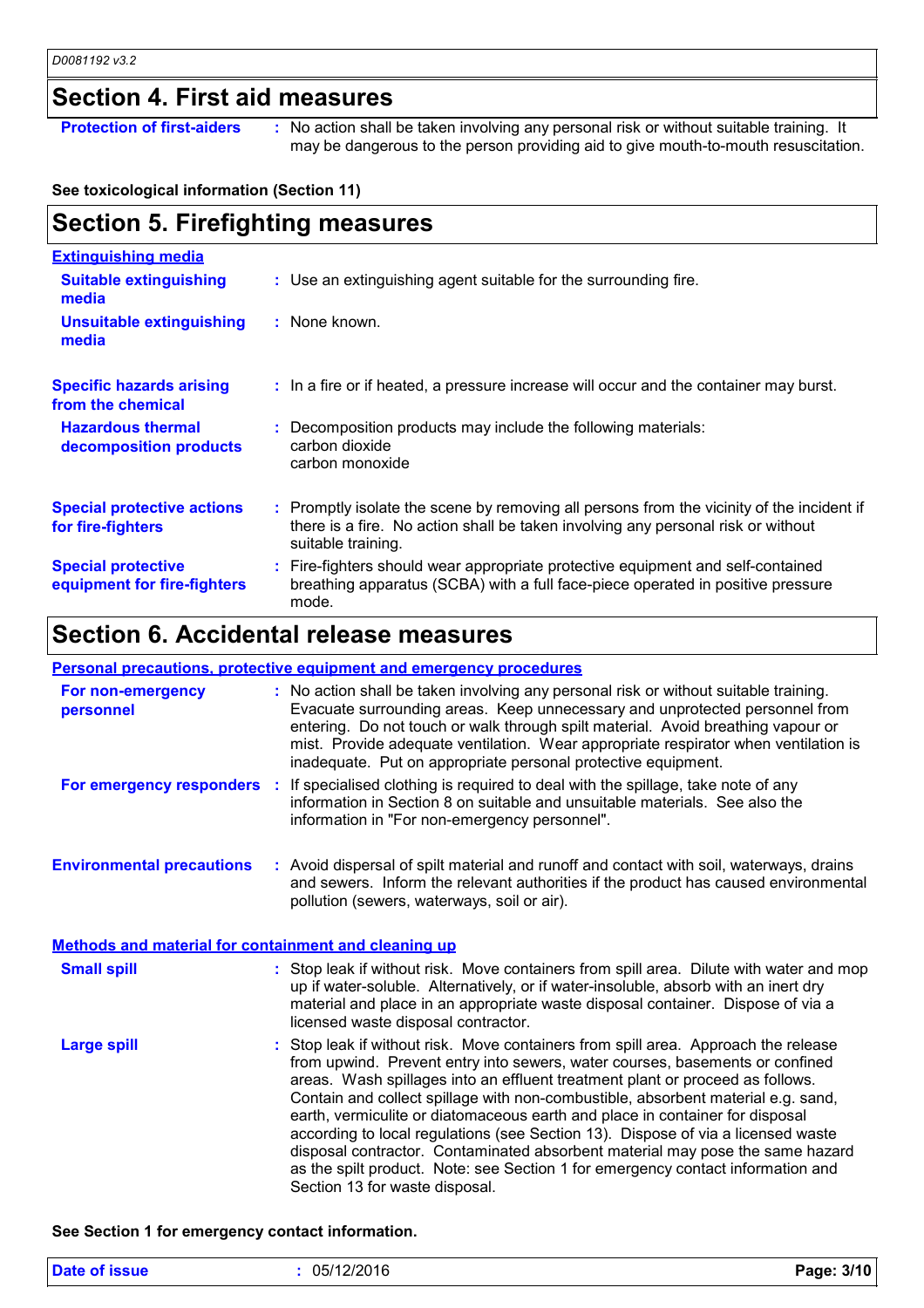### **Section 6. Accidental release measures**

### **See Section 8 for information on appropriate personal protective equipment.**

**See Section 13 for additional waste treatment information.**

### **Section 7. Handling and storage**

| <b>Precautions for safe handling</b>                                             |                                                                                                                                                                                                                                                                                                                                                                                                                                                                                                                |
|----------------------------------------------------------------------------------|----------------------------------------------------------------------------------------------------------------------------------------------------------------------------------------------------------------------------------------------------------------------------------------------------------------------------------------------------------------------------------------------------------------------------------------------------------------------------------------------------------------|
| <b>Protective measures</b>                                                       | : Put on appropriate personal protective equipment (see Section 8). Do not ingest.<br>Avoid contact with eyes, skin and clothing. Avoid breathing vapour or mist. Keep in<br>the original container or an approved alternative made from a compatible material,<br>kept tightly closed when not in use. Empty containers retain product residue and<br>can be hazardous. Do not reuse container.                                                                                                               |
| <b>Advice on general</b><br>occupational hygiene                                 | : Eating, drinking and smoking should be prohibited in areas where this material is<br>handled, stored and processed. Workers should wash hands and face before<br>eating, drinking and smoking. Remove contaminated clothing and protective<br>equipment before entering eating areas. See also Section 8 for additional<br>information on hygiene measures.                                                                                                                                                  |
| <b>Conditions for safe storage,</b><br>including any<br><b>incompatibilities</b> | : Store in accordance with local regulations. Store in original container protected<br>from direct sunlight in a dry, cool and well-ventilated area, away from incompatible<br>materials (see Section 10) and food and drink. Keep container tightly closed and<br>sealed until ready for use. Containers that have been opened must be carefully<br>resealed and kept upright to prevent leakage. Do not store in unlabelled containers.<br>Use appropriate containment to avoid environmental contamination. |

### **Section 8. Exposure controls and personal protection**

### **Control parameters**

### **Australia**

#### **Occupational exposure limits**

| Ingredient name | <b>Exposure limits</b>                                                                                                                                                            |
|-----------------|-----------------------------------------------------------------------------------------------------------------------------------------------------------------------------------|
| propan-2-ol     | Safe Work Australia (Australia, 1/2014).<br>STEL: 1230 mg/m <sup>3</sup> 15 minutes.<br>STEL: 500 ppm 15 minutes.<br>TWA: 983 mg/m <sup>3</sup> 8 hours.<br>TWA: 400 ppm 8 hours. |

#### **New Zealand**

| Ingredient name   | <b>Exposure limits</b>                                                                                                                                                                 |
|-------------------|----------------------------------------------------------------------------------------------------------------------------------------------------------------------------------------|
| Isopropyl alcohol | NZ OSH (New Zealand, 2/2013).<br>WES-TWA: 400 ppm 8 hours.<br>WES-TWA: 983 mg/m <sup>3</sup> 8 hours.<br>WES-STEL: 1230 mg/m <sup>3</sup> 15 minutes.<br>WES-STEL: 500 ppm 15 minutes. |

| <b>Appropriate engineering</b><br><b>controls</b> | : Good general ventilation should be sufficient to control worker exposure to airborne<br>contaminants.                                                                                                                                                                                                                         |
|---------------------------------------------------|---------------------------------------------------------------------------------------------------------------------------------------------------------------------------------------------------------------------------------------------------------------------------------------------------------------------------------|
| <b>Environmental exposure</b><br><b>controls</b>  | : Emissions from ventilation or work process equipment should be checked to ensure<br>they comply with the requirements of environmental protection legislation. In some<br>cases, fume scrubbers, filters or engineering modifications to the process<br>equipment will be necessary to reduce emissions to acceptable levels. |

| Individual protection measures |                                                                                                                                                                                                                                                                                                                                                                                                   |
|--------------------------------|---------------------------------------------------------------------------------------------------------------------------------------------------------------------------------------------------------------------------------------------------------------------------------------------------------------------------------------------------------------------------------------------------|
| <b>Hygiene measures</b>        | : Wash hands, forearms and face thoroughly after handling chemical products, before<br>eating, smoking and using the lavatory and at the end of the working period.<br>Appropriate techniques should be used to remove potentially contaminated clothing.<br>Wash contaminated clothing before reusing. Ensure that eyewash stations and<br>safety showers are close to the workstation location. |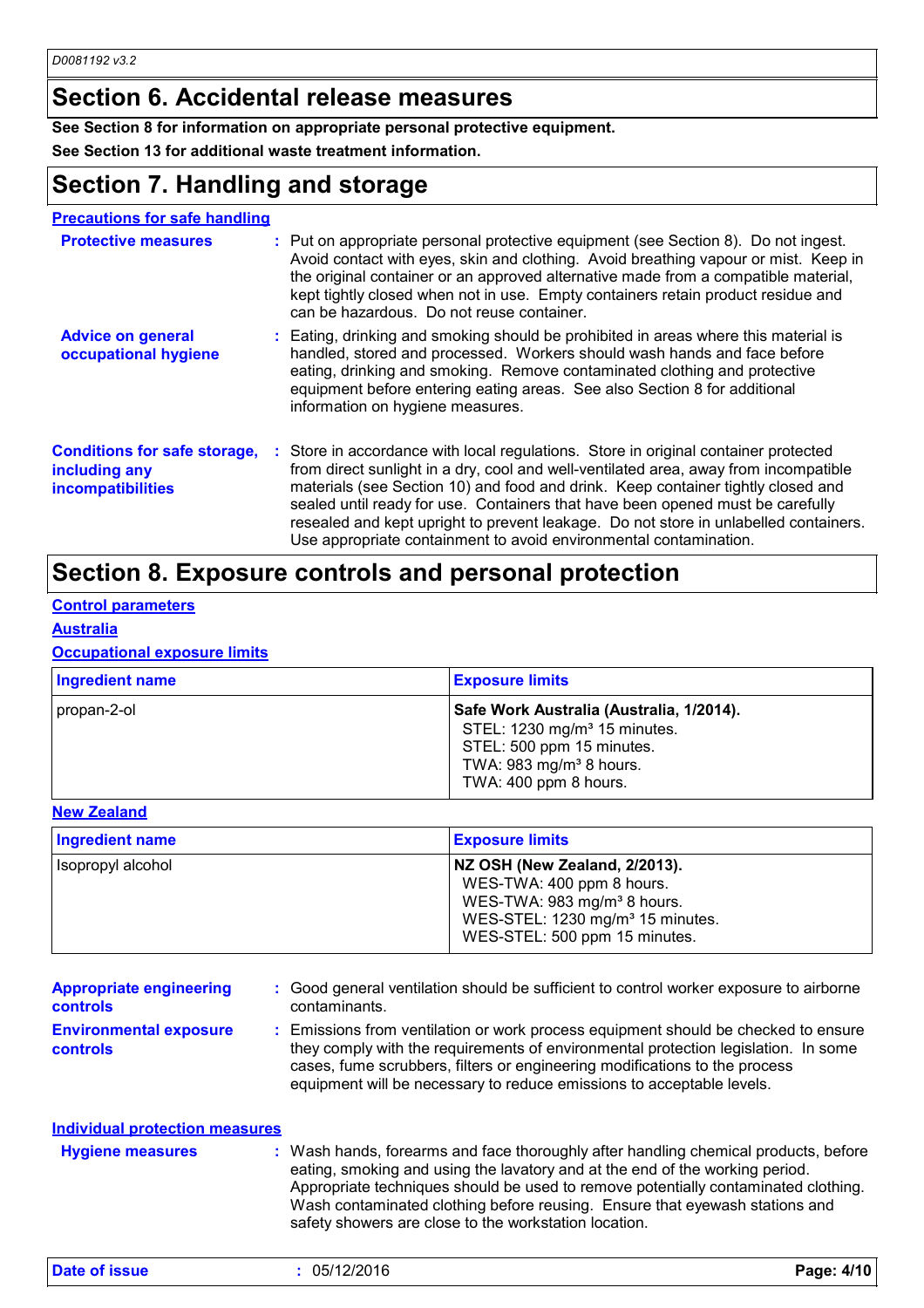### **Section 8. Exposure controls and personal protection**

| <b>Eye/face protection</b>    | Safety eyewear complying with an approved standard should be used when a risk<br>÷.<br>assessment indicates this is necessary to avoid exposure to liquid splashes, mists,<br>gases or dusts. If contact is possible, the following protection should be worn,<br>unless the assessment indicates a higher degree of protection: chemical splash<br>goggles.                                                                                                                                                                                                                                                              |
|-------------------------------|---------------------------------------------------------------------------------------------------------------------------------------------------------------------------------------------------------------------------------------------------------------------------------------------------------------------------------------------------------------------------------------------------------------------------------------------------------------------------------------------------------------------------------------------------------------------------------------------------------------------------|
| <b>Skin protection</b>        |                                                                                                                                                                                                                                                                                                                                                                                                                                                                                                                                                                                                                           |
| <b>Hand protection</b>        | : Chemical-resistant, impervious gloves complying with an approved standard should<br>be worn at all times when handling chemical products if a risk assessment indicates<br>this is necessary. Considering the parameters specified by the glove manufacturer,<br>check during use that the gloves are still retaining their protective properties. It<br>should be noted that the time to breakthrough for any glove material may be<br>different for different glove manufacturers. In the case of mixtures, consisting of<br>several substances, the protection time of the gloves cannot be accurately<br>estimated. |
| <b>Body protection</b>        | : Personal protective equipment for the body should be selected based on the task<br>being performed and the risks involved and should be approved by a specialist<br>before handling this product.                                                                                                                                                                                                                                                                                                                                                                                                                       |
| <b>Other skin protection</b>  | : Appropriate footwear and any additional skin protection measures should be<br>selected based on the task being performed and the risks involved and should be<br>approved by a specialist before handling this product.                                                                                                                                                                                                                                                                                                                                                                                                 |
| <b>Respiratory protection</b> | : Based on the hazard and potential for exposure, select a respirator that meets the<br>appropriate standard or certification. Respirators must be used according to a<br>respiratory protection program to ensure proper fitting, training, and other important<br>aspects of use.                                                                                                                                                                                                                                                                                                                                       |

## **Section 9. Physical and chemical properties**

### **Appearance**

| <b>Physical state</b>                             | : Liquid. [Gel]                                                                  |
|---------------------------------------------------|----------------------------------------------------------------------------------|
| <b>Colour</b>                                     | Colourless.                                                                      |
| <b>Odour</b>                                      | Characteristic.                                                                  |
| <b>Odour threshold</b>                            | Not available.                                                                   |
| pH                                                | : 5.5 to 7.5 [Conc. (% w/w): 100%]                                               |
| <b>Melting point</b>                              | Not available.                                                                   |
| <b>Boiling point</b>                              | Not available.                                                                   |
| <b>Flash point</b>                                | Not available.                                                                   |
| <b>Evaporation rate</b>                           | Not available.                                                                   |
| <b>Flammability (solid, gas)</b>                  | : Not available.                                                                 |
| Lower and upper explosive<br>(flammable) limits   | : Not available.                                                                 |
| <b>Vapour pressure</b>                            | : Not available.                                                                 |
| <b>Vapour density</b>                             | : Not available.                                                                 |
| <b>Relative density</b>                           | Not available.                                                                   |
| <b>Solubility</b>                                 | Not available.                                                                   |
| <b>Solubility in water</b>                        | Not available.                                                                   |
| <b>Partition coefficient: n-</b><br>octanol/water | : Not available.                                                                 |
| <b>Auto-ignition temperature</b>                  | : Not available.                                                                 |
| <b>Decomposition temperature</b>                  | : Not available.                                                                 |
| <b>Viscosity</b>                                  | : Dynamic (room temperature): $18000$ to 30000 mPa $\cdot$ s (18000 to 30000 cP) |
| Flow time (ISO 2431)                              | : Not available.                                                                 |
|                                                   |                                                                                  |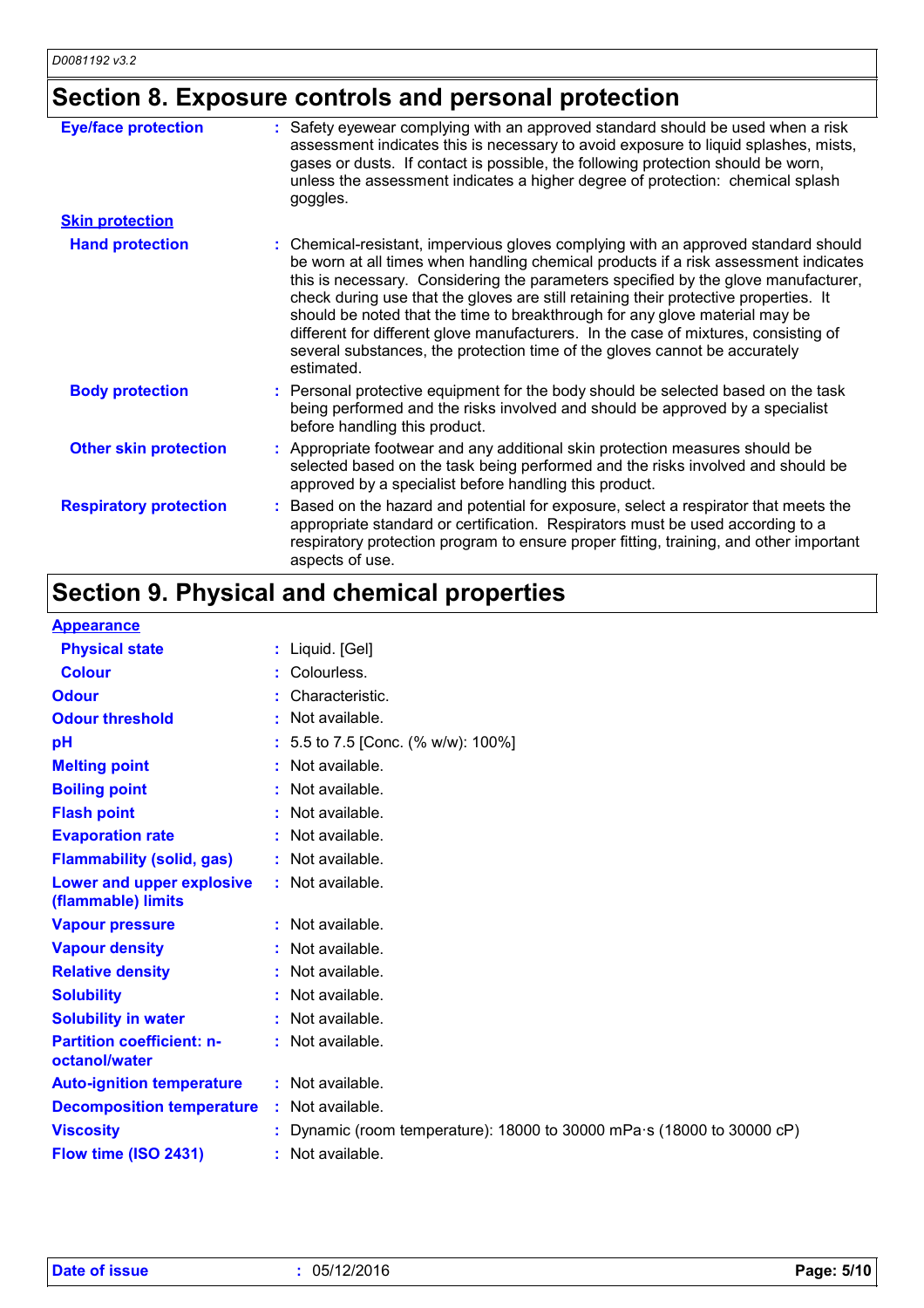# **Section 10. Stability and reactivity**

| <b>Reactivity</b>                            | : No specific test data related to reactivity available for this product or its ingredients.              |
|----------------------------------------------|-----------------------------------------------------------------------------------------------------------|
| <b>Chemical stability</b>                    | : The product is stable.                                                                                  |
| <b>Possibility of hazardous</b><br>reactions | : Under normal conditions of storage and use, hazardous reactions will not occur.                         |
| <b>Conditions to avoid</b>                   | : No specific data.                                                                                       |
| <b>Incompatible materials</b>                | : No specific data.                                                                                       |
| <b>Hazardous decomposition</b><br>products   | : Under normal conditions of storage and use, hazardous decomposition products<br>should not be produced. |

### **Section 11. Toxicological information**

### **Information on toxicological effects**

| <b>Product/ingredient name</b> | <b>Result</b>                                                       |                | <b>Species</b> |              | <b>Dose</b> |                 | <b>Exposure</b>          |
|--------------------------------|---------------------------------------------------------------------|----------------|----------------|--------------|-------------|-----------------|--------------------------|
| propan-2-ol                    | LD50 Dermal                                                         |                | Rabbit         |              |             | 12800 mg/kg     |                          |
|                                | LD50 Oral                                                           |                | Rat            |              |             | 5000 mg/kg      | $\overline{\phantom{0}}$ |
| ibuprofen                      | LD50 Oral                                                           |                | Rat            |              |             | 636 mg/kg       |                          |
| <b>Conclusion/Summary</b>      | : Based on available data, the classification criteria are not met. |                |                |              |             |                 |                          |
| <b>Irritation/Corrosion</b>    |                                                                     |                |                |              |             |                 |                          |
| <b>Product/ingredient name</b> | <b>Result</b>                                                       | <b>Species</b> |                | <b>Score</b> |             | <b>Exposure</b> | <b>Observation</b>       |
| propan-2-ol                    | Eyes - Moderate irritant                                            | Rabbit         |                |              |             | 24 hours 100    |                          |
|                                |                                                                     |                |                |              |             | milligrams      |                          |
|                                | Eyes - Moderate irritant                                            | Rabbit         |                |              |             | 10 milligrams   |                          |
|                                |                                                                     |                |                |              |             |                 |                          |
|                                | Eyes - Severe irritant                                              | Rabbit         |                |              |             | 100             |                          |
|                                |                                                                     |                |                |              |             | milligrams      |                          |
|                                | Skin - Mild irritant                                                | Rabbit         |                |              |             | 500             |                          |

| <b>Eyes</b>                  | : Based on Calculation method: Causes serious eye irritation.       |
|------------------------------|---------------------------------------------------------------------|
| <b>Respiratory</b>           | : Based on available data, the classification criteria are not met. |
| <b>Sensitisation</b>         |                                                                     |
| Not available.               |                                                                     |
| <b>Conclusion/Summary</b>    |                                                                     |
| <b>Skin</b>                  | : Based on available data, the classification criteria are not met. |
| <b>Respiratory</b>           | : Based on available data, the classification criteria are not met. |
| <b>Mutagenicity</b>          |                                                                     |
| Not available.               |                                                                     |
| <b>Conclusion/Summary</b>    | : Based on available data, the classification criteria are not met. |
| <b>Carcinogenicity</b>       |                                                                     |
| Not available.               |                                                                     |
| <b>Conclusion/Summary</b>    | : Based on available data, the classification criteria are not met. |
| <b>Reproductive toxicity</b> |                                                                     |
|                              |                                                                     |
| Not available.               |                                                                     |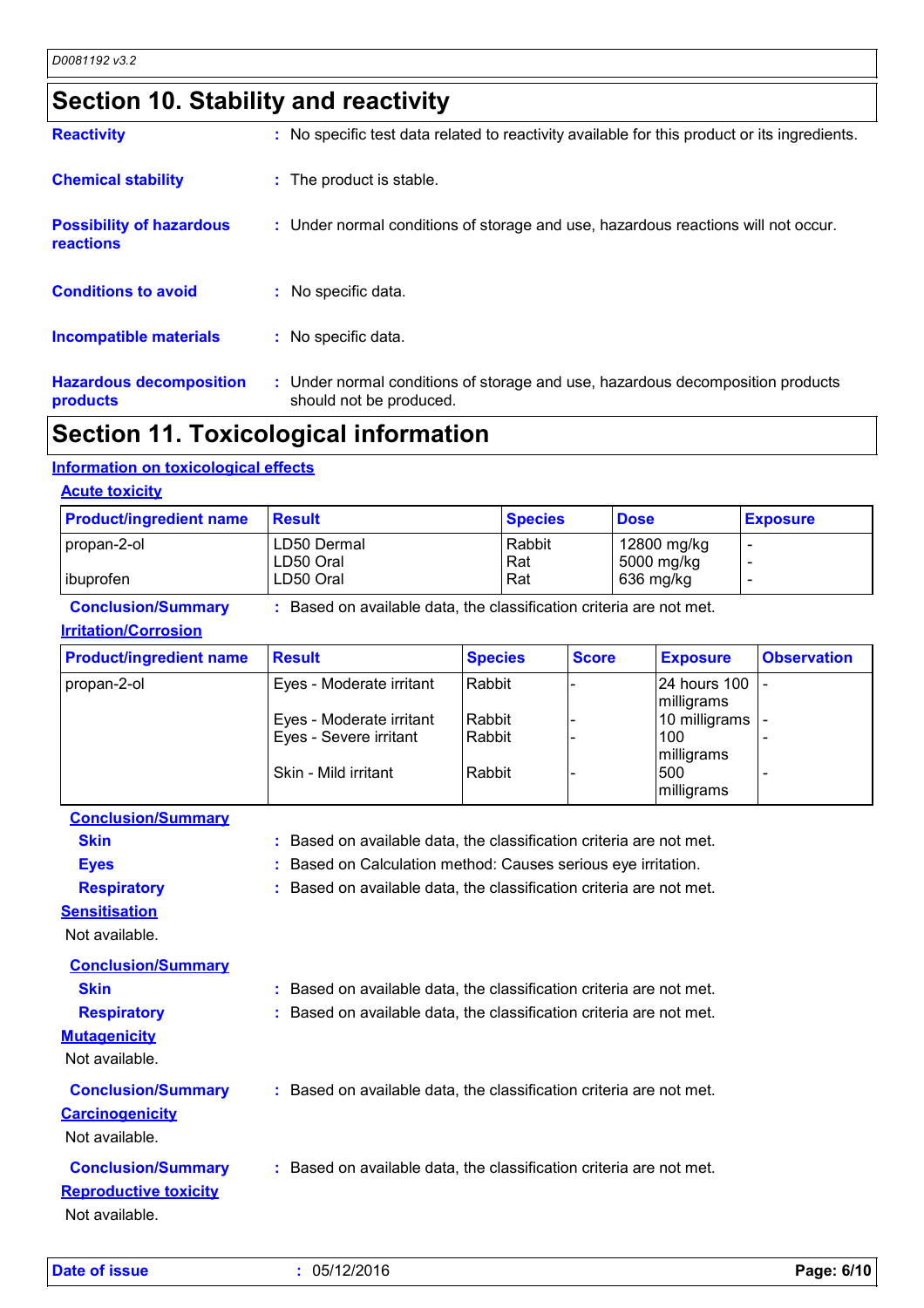### **Section 11. Toxicological information**

**Teratogenicity**

**Conclusion/Summary :** Based on available data, the classification criteria are not met.

Not available.

#### **Conclusion/Summary :** Based on available data, the classification criteria are not met.

### **Specific target organ toxicity (single exposure)**

| <b>Name</b>              | <b>Category</b>          | <b>Route of</b><br>exposure        | <b>Target organs</b>                                |
|--------------------------|--------------------------|------------------------------------|-----------------------------------------------------|
| propan-2-ol<br>ibuprofen | Category 3<br>Category 3 | Not applicable.<br>Not applicable. | Narcotic effects<br>Respiratory tract<br>irritation |

#### **Specific target organ toxicity (repeated exposure)**

Not available.

#### **Aspiration hazard**

Not available.

#### **Information on likely routes :** Not available. **of exposure**

| <b>Potential acute health effects</b> |                                                     |
|---------------------------------------|-----------------------------------------------------|
| <b>Eye contact</b>                    | : Causes serious eye irritation.                    |
| <b>Inhalation</b>                     | : No known significant effects or critical hazards. |
| <b>Skin contact</b>                   | : No known significant effects or critical hazards. |
| <b>Ingestion</b>                      | : No known significant effects or critical hazards. |

### **Symptoms related to the physical, chemical and toxicological characteristics**

| <b>Eye contact</b>  | : Adverse symptoms may include the following:<br>pain or irritation<br>watering<br>redness |
|---------------------|--------------------------------------------------------------------------------------------|
| <b>Inhalation</b>   | : No specific data.                                                                        |
| <b>Skin contact</b> | : No specific data.                                                                        |
| <b>Ingestion</b>    | : No specific data.                                                                        |

### **Delayed and immediate effects as well as chronic effects from short and long-term exposure Short term exposure**

| Date of issue                                     | : 05/12/2016                                                         | Page: 7/10 |
|---------------------------------------------------|----------------------------------------------------------------------|------------|
| <b>Developmental effects</b>                      | : No known significant effects or critical hazards.                  |            |
| <b>Teratogenicity</b>                             | : No known significant effects or critical hazards.                  |            |
| <b>Mutagenicity</b>                               | : No known significant effects or critical hazards.                  |            |
| <b>Carcinogenicity</b>                            | : No known significant effects or critical hazards.                  |            |
| <b>General</b>                                    | : No known significant effects or critical hazards.                  |            |
| <b>Conclusion/Summary</b>                         | : Information is based on toxicity test result of a similar product. |            |
| Not available.                                    |                                                                      |            |
| <b>Potential chronic health effects</b>           |                                                                      |            |
| <b>Potential delayed effects : Not available.</b> |                                                                      |            |
| <b>Potential immediate</b><br><b>effects</b>      | $:$ Not available.                                                   |            |
| <b>Long term exposure</b>                         |                                                                      |            |
| <b>Potential delayed effects</b>                  | : Not available.                                                     |            |
| <b>Potential immediate</b><br><b>effects</b>      | $:$ Not available.                                                   |            |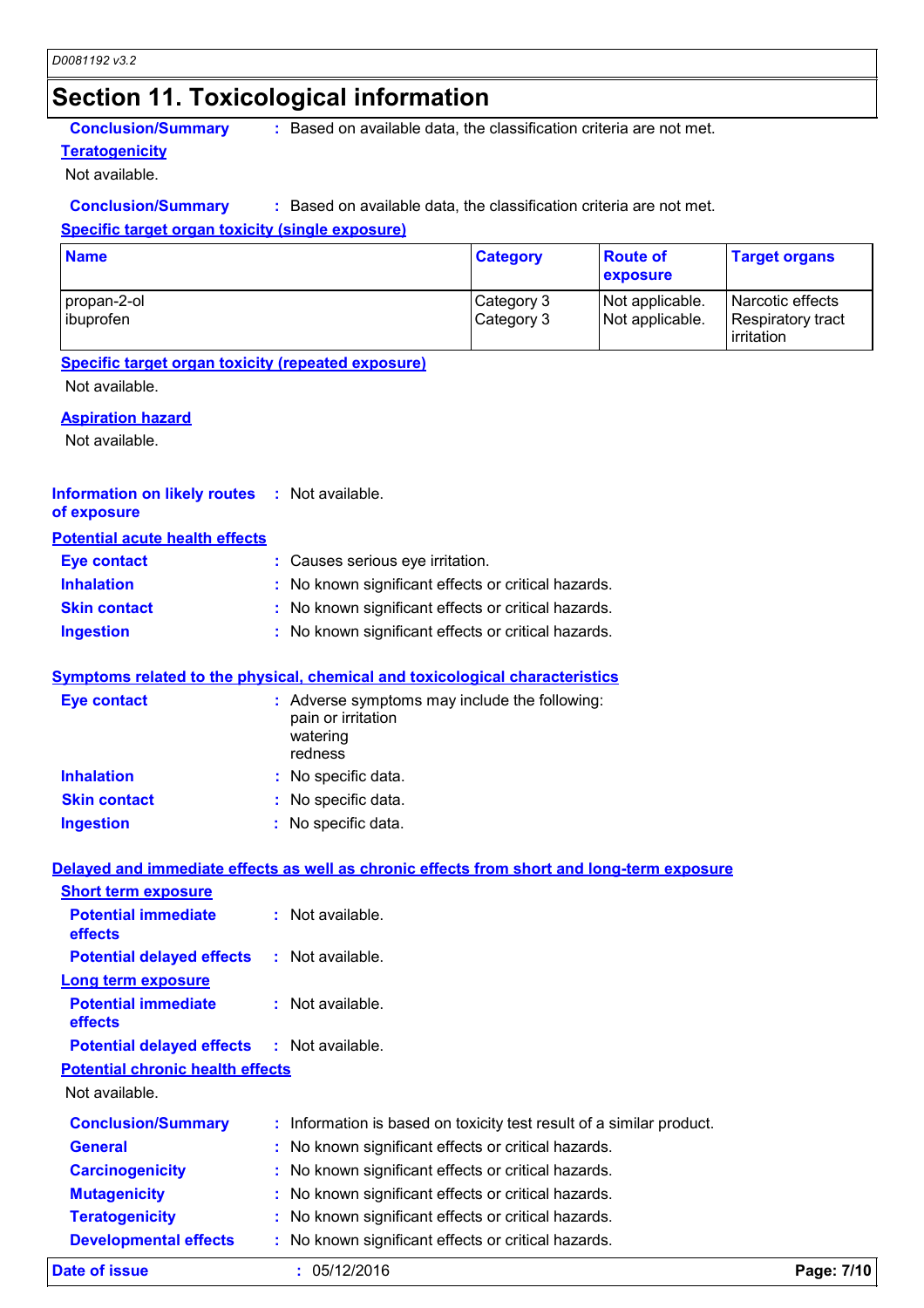### **Section 11. Toxicological information**

**Fertility effects :** No known significant effects or critical hazards.

### **Numerical measures of toxicity**

#### **Acute toxicity estimates**

| <b>Route</b>    | <b>ATE value</b> |
|-----------------|------------------|
| <b>Oral</b>     | 11527.9 mg/kg    |
| <b>I</b> Dermal | 200000 mg/kg     |

### **Section 12. Ecological information**

#### **Toxicity**

| <b>Product/ingredient name</b> | <b>Result</b>                        | <b>Species</b>                             | <b>Exposure</b> |
|--------------------------------|--------------------------------------|--------------------------------------------|-----------------|
| propan-2-ol                    | Acute LC50 1400000 µg/l Marine water | Crustaceans - Crangon crangon              | 48 hours        |
|                                | Acute LC50 4200 mg/l Fresh water     | Fish - Rasbora heteromorpha                | 96 hours        |
| ibuprofen                      | Acute EC50 72.6 mg/l Fresh water     | Crustaceans - Moina macrocopa              | 48 hours        |
|                                | Acute EC50 34.1 mg/l Fresh water     | Daphnia - Daphnia magna -<br>Neonate       | 48 hours        |
|                                | Acute LC50 >100 mg/l Fresh water     | Fish - Oryzias latipes - Larvae            | 96 hours        |
|                                | Chronic NOEC 10 µg/l Fresh water     | Algae - Pseudokirchneriella<br>subcapitata | 72 hours        |
|                                | Chronic NOEC 1.23 mg/l Fresh water   | Daphnia - Daphnia magna -<br>Neonate       | 21 days         |
|                                | Chronic NOEC 0.1 µg/l Fresh water    | Fish - Oryzias latipes - Embryo            | 132 days        |

#### **Persistence and degradability**

Not available.

#### **Bioaccumulative potential**

| <b>Product/ingredient name</b> | $\mathsf{LocP}_\mathsf{ow}$ | <b>BCF</b> | <b>Potential</b> |
|--------------------------------|-----------------------------|------------|------------------|
| propan-2-ol                    | 0.05                        |            | low              |
| ibuprofen                      | 3.87                        |            | low              |

#### **Mobility in soil**

**Soil/water partition coefficient (Koc)** 

**:** Not available.

**Other adverse effects** : No known significant effects or critical hazards.

### **Section 13. Disposal considerations**

The generation of waste should be avoided or minimised wherever possible. Disposal of this product, solutions and any by-products should at all times comply with the requirements of environmental protection and waste disposal legislation and any regional local authority requirements. Dispose of surplus and nonrecyclable products via a licensed waste disposal contractor. Waste should not be disposed of untreated to the sewer unless fully compliant with the requirements of all authorities with jurisdiction. Waste packaging should be recycled. Incineration or landfill should only be considered when recycling is not feasible. This material and its container must be disposed of in a safe way. Care should be taken when handling emptied containers that have not been cleaned or rinsed out. Empty containers or liners may retain some product residues. Avoid dispersal of spilt material and runoff and contact with soil, waterways, drains and sewers. **Disposal methods :**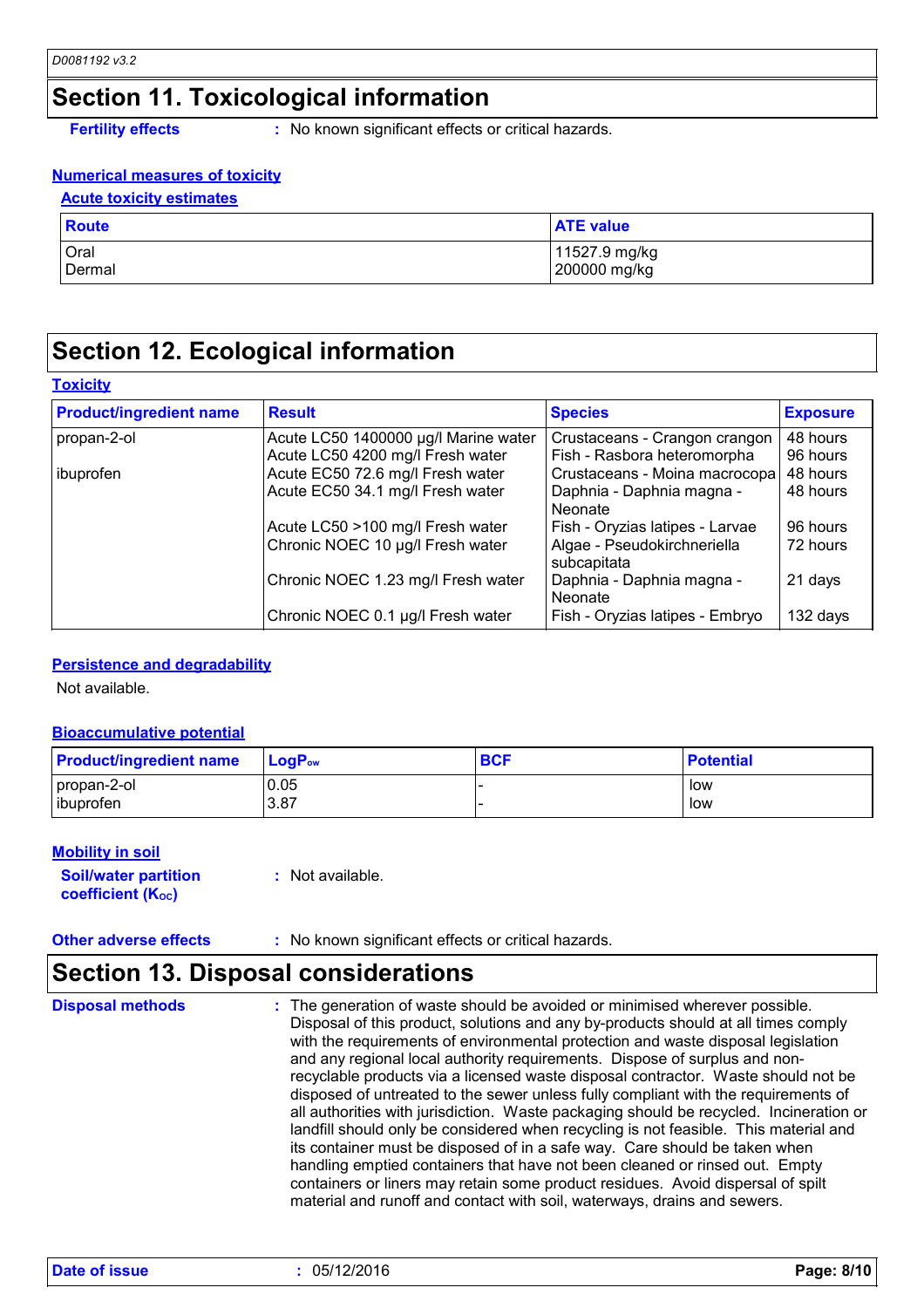*D0081192 v3.2*

| 14. Transport information |                          |                             |                |                |       |                               |
|---------------------------|--------------------------|-----------------------------|----------------|----------------|-------|-------------------------------|
| <b>Regulation</b>         | <b>UN number</b>         | <b>Proper shipping name</b> | <b>Classes</b> | PG*            | Label | <b>Additional information</b> |
| <b>ADG</b>                | <b>Not</b><br>regulated. |                             |                | $\blacksquare$ |       |                               |
| <b>IMDG</b>               | <b>Not</b><br>regulated. |                             |                |                |       |                               |
| <b>IATA</b>               | Not<br>regulated.        |                             |                |                |       |                               |

PG\* : Packing group

**Special precautions for user Transport within user's premises:** always transport in closed containers that are **:** upright and secure. Ensure that persons transporting the product know what to do in the event of an accident or spillage.

## **Section 15. Regulatory information**

|                                               | <b>Standard Uniform Schedule of Medicine and Poisons</b>                                                                                                                                                                                                                                                                                                                                                                                                                                                                                                                                                                                                                                                                            |
|-----------------------------------------------|-------------------------------------------------------------------------------------------------------------------------------------------------------------------------------------------------------------------------------------------------------------------------------------------------------------------------------------------------------------------------------------------------------------------------------------------------------------------------------------------------------------------------------------------------------------------------------------------------------------------------------------------------------------------------------------------------------------------------------------|
| Poison schedule (Australia) : Not scheduled   |                                                                                                                                                                                                                                                                                                                                                                                                                                                                                                                                                                                                                                                                                                                                     |
|                                               | <b>Model Work Health and Safety Regulations - Scheduled Substances</b>                                                                                                                                                                                                                                                                                                                                                                                                                                                                                                                                                                                                                                                              |
| No listed substance                           |                                                                                                                                                                                                                                                                                                                                                                                                                                                                                                                                                                                                                                                                                                                                     |
|                                               | <b>Australia Therapeutic Goods Administration (TGA)</b><br>AUST R 79909.<br>÷.                                                                                                                                                                                                                                                                                                                                                                                                                                                                                                                                                                                                                                                      |
|                                               | New Zealand Ministry of Health (MoH) - Approval Number: TT50-1377/8a.                                                                                                                                                                                                                                                                                                                                                                                                                                                                                                                                                                                                                                                               |
| <b>Approved Handler</b><br><b>Requirement</b> | : No.                                                                                                                                                                                                                                                                                                                                                                                                                                                                                                                                                                                                                                                                                                                               |
| <b>Tracking Requirement</b>                   | : No.                                                                                                                                                                                                                                                                                                                                                                                                                                                                                                                                                                                                                                                                                                                               |
|                                               | Section 16. Any other relevant information                                                                                                                                                                                                                                                                                                                                                                                                                                                                                                                                                                                                                                                                                          |
| <b>Key to abbreviations</b>                   | : ADG = Australian Dangerous Goods<br>ATE = Acute Toxicity Estimate<br><b>BCF</b> = Bioconcentration Factor<br>GHS = Globally Harmonized System of Classification and Labelling of Chemicals<br>IATA = International Air Transport Association<br><b>IBC</b> = Intermediate Bulk Container<br><b>IMDG = International Maritime Dangerous Goods</b><br>LogPow = logarithm of the octanol/water partition coefficient<br>MARPOL = International Convention for the Prevention of Pollution From Ships,<br>1973 as modified by the Protocol of 1978. ("Marpol" = marine pollution)<br>NOHSC = National Occupational Health and Safety Commission<br>SUSMP = Standard Uniform Schedule of Medicine and Poisons<br>$UN = United Nations$ |
| Date of issue / Date of                       | : 05/12/2016                                                                                                                                                                                                                                                                                                                                                                                                                                                                                                                                                                                                                                                                                                                        |

**Revision comments :** Update as per AUS GHS.SDS

**Version :**  $: 3E$ 

**revision**

**Procedure used to derive the classification**

|                                                 | <b>Classification</b> | <b>Justification</b> |  |
|-------------------------------------------------|-----------------------|----------------------|--|
| SERIOUS EYE DAMAGE/EYE IRRITATION - Category 2A |                       | Calculation method   |  |
| <b>References</b>                               | Not available.        |                      |  |

| <b>Date of issue</b> | /12/2016<br>05/ | Page: 9/10 |  |
|----------------------|-----------------|------------|--|
|                      |                 |            |  |